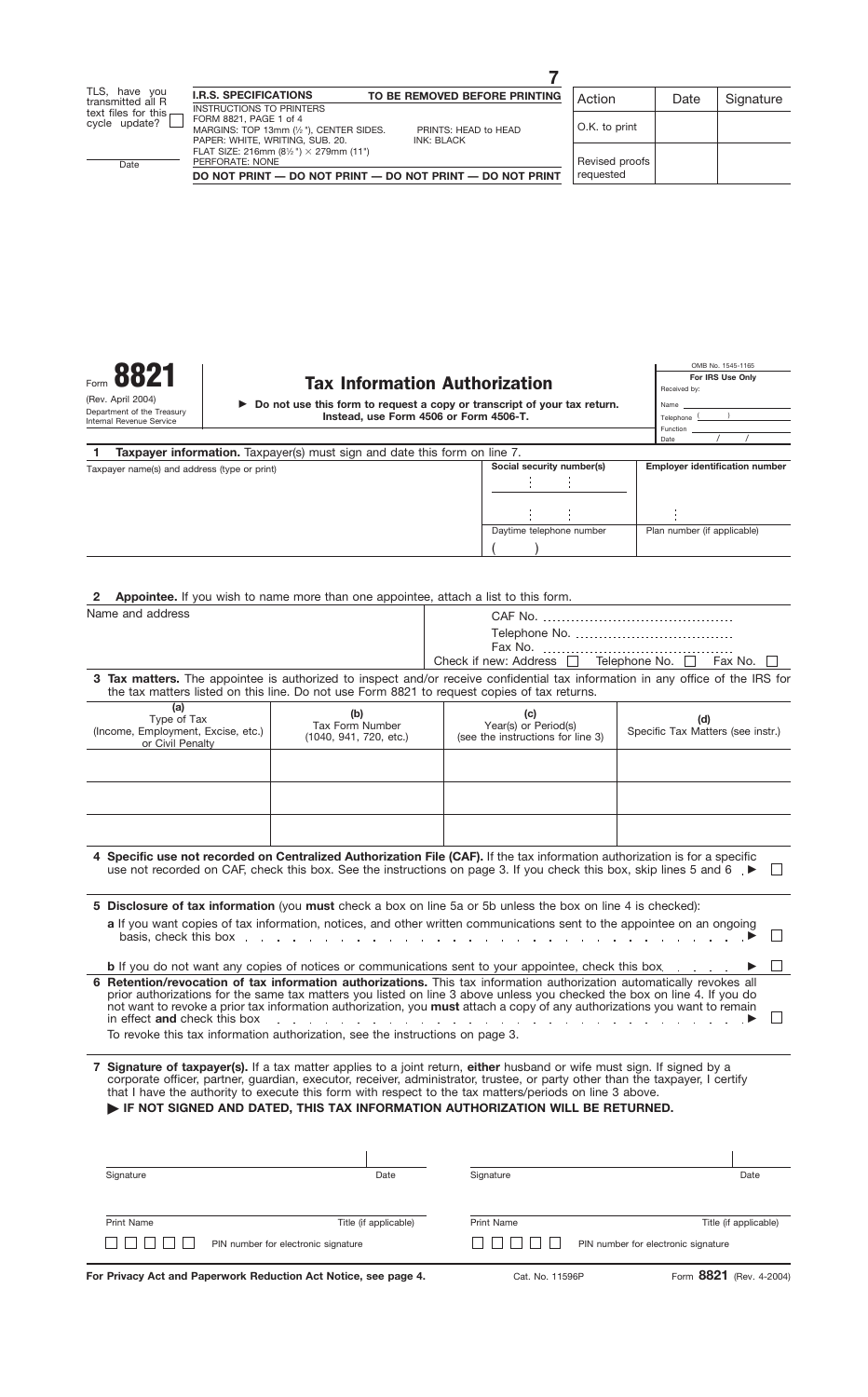## **General Instructions**

*Section references are to the Internal Revenue Code unless otherwise noted.*

#### **What's New**

**Authorization to file Form 8821 electronically.** Your appointee may be able to file Form 8821 with the IRS electronically. PIN number boxes have been added to the taxpayer's signature section. Entering a PIN number will give your appointee authority to file Form 8821 electronically using the PIN number as the electronic signature. You can use any five digits other than all zeroes as a PIN number. You may use the same PIN number that you used on other filings with the IRS. See **Where To File** on page 3 if completing Form 8821 only for this purpose.

#### **Purpose of Form**

Form 8821 authorizes any individual, corporation, firm, organization, or partnership you designate to inspect and/or receive your confidential information in any office of the IRS for the type of tax and the years or periods you list on Form 8821. You may file your own tax information authorization without using Form 8821, but it must include all the information that is requested on Form 8821

Form 8821 does not authorize your appointee to advocate your position with respect to the Federal tax laws; to execute waivers, consents, or closing agreements; or to otherwise represent you before the IRS. If you want to authorize an individual to represent you, use Form 2848, Power of Attorney and Declaration of Representative.

Use Form 4506, Request for Copy of Tax Return, to get a copy of your tax return.

Use new Form 4506-T, Request for Transcript of Tax Return, to order: (a) transcript of tax account information and (b) Form W-2 and Form 1099 series information.

Use Form 56, Notice Concerning Fiduciary Relationship, to notify the IRS of the existence of a fiduciary relationship. A fiduciary (trustee, executor, administrator, receiver, or guardian) stands in the position of a taxpayer and acts as the taxpayer. Therefore, a fiduciary does not act as an appointee and should not file Form 8821. If a fiduciary wishes to authorize an appointee to inspect and/or receive confidential tax information on behalf of the fiduciary, Form 8821 must be filed and signed by the fiduciary acting in the position of the taxpayer.

#### **When To File**

Form 8821 must be received by the IRS within 60 days of the date it was signed and dated by the taxpayer.

| IF you live in $\ldots$                                                                                                                                                                                                                                                                                                                                        | <b>THEN use this address</b>                                                                                                              | Fax Number*  |
|----------------------------------------------------------------------------------------------------------------------------------------------------------------------------------------------------------------------------------------------------------------------------------------------------------------------------------------------------------------|-------------------------------------------------------------------------------------------------------------------------------------------|--------------|
| Alabama, Arkansas, Connecticut, Delaware,<br>District of Columbia, Florida, Georgia,<br>Illinois, Indiana, Kentucky, Louisiana, Maine,<br>Maryland, Massachusetts, Michigan,<br>Mississippi, New Hampshire, New Jersey,<br>New York, North Carolina, Ohio,<br>Pennsylvania, Rhode Island,<br>South Carolina, Tennessee, Vermont,<br>Virginia, or West Virginia | Internal Revenue Service<br>Memphis Accounts Management Center<br>Stop 8423<br>5333 Getwell Road<br>Memphis, TN 38118                     | 901-546-4115 |
| Alaska, Arizona, California, Colorado,<br>Hawaii, Idaho, Iowa, Kansas, Minnesota,<br>Missouri, Montana, Nebraska, Nevada,<br>New Mexico, North Dakota, Oklahoma,<br>Oregon, South Dakota, Texas, Utah,<br>Washington, Wisconsin, or Wyoming                                                                                                                    | Internal Revenue Service<br>Ogden Accounts Management Center<br>1973 N. Rulon White Blvd.<br>Mail Stop 6737<br>Ogden, UT 84404            | 801-620-4249 |
| All APO and FPO addresses, American<br>Samoa, nonpermanent residents of Guam<br>or the Virgin Islands**, Puerto Rico (or if<br>excluding income under Internal Revenue<br>Code section 933), a foreign country:<br>U.S. citizens and those filing Form 2555,<br>2555-EZ, or 4563.                                                                              | Internal Revenue Service<br>Philadelphia Accounts Management Center<br><b>DPSW 312</b><br>11601 Roosevelt Blvd.<br>Philadelphia, PA 19255 | 215-516-1017 |

#### **Where To File Chart**

\*These numbers may change without notice.

\*\*Permanent residents of Guam should use Department of Taxation, Government of Guam, P.O. Box 23607, GMF, GU 96921; permanent residents of the Virgin Islands should use: V.I. Bureau of Internal Revenue, 9601 Estate Thomas Charlotte Amaile, St. Thomas, V.I. 00802.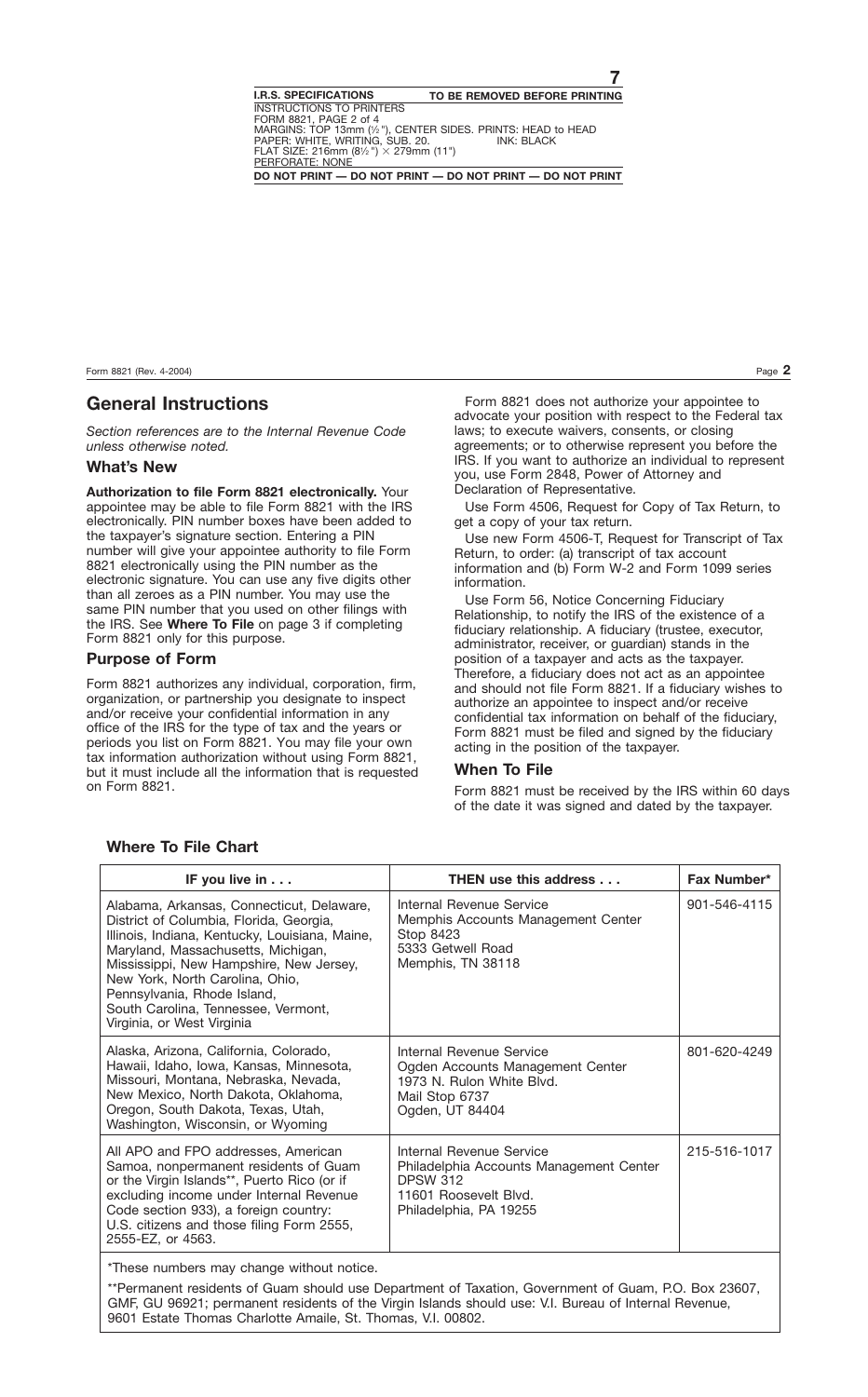#### **Where To File**

Generally, mail or fax Form 8821 directly to the IRS. See the **Where To File Chart** on page 2. Exceptions are listed below.

● If Form 8821 is for a specific tax matter, mail or fax it to the office handling that matter. For more

information, see the instructions for line 4. ● If you complete Form 8821 only for the purpose of electronic signature authorization, do not file Form 8821 with the IRS. Instead, give it to your appointee. who will retain the document.

#### **Revocation of an Existing Tax Information Authorization**

If you want to revoke an existing tax information authorization and do not want to name a new appointee, send a copy of the previously executed tax information authorization to the IRS, using the **Where To File Chart** on page 2. The copy of the tax information authorization must have a current signature of the taxpayer under the original signature on line 7. Write "REVOKE" across the top of Form 8821. If you do not have a copy of the tax information authorization you want to revoke, send a statement to the IRS. The statement of revocation must indicate that the authority of the tax information authorization is revoked, list the tax matters, must be signed and dated by the taxpayer, and list the name and address of each recognized appointee whose authority is revoked.

To revoke a specific use tax information authorization, send the tax information authorization or statement of revocation to the IRS office handling your case, using the above instructions.

#### **Taxpayer Identification Numbers (TINs)**

TINs are used to identify taxpayer information with corresponding tax returns. It is important that you furnish correct names, social security numbers (SSNs), individual taxpayer identification numbers (ITINs), or employer identification numbers (EINs) so that the IRS can respond to your request.

#### **Partnership Items**

Sections 6221–6234 authorize a Tax Matters Partner to perform certain acts on behalf of an affected partnership. Rules governing the use of Form 8821 do not replace any provisions of these sections.

### **Specific Instructions**

#### **Line 1. Taxpayer Information**

*Individuals.* Enter your name, TIN, and your street address in the space provided. Do not enter your appointee's address or post office box. If a joint return is used, also enter your spouse's name and TIN. Also enter your EIN if applicable.

*Corporations, partnerships, or associations.* Enter the name, EIN, and business address.

*Employee plan.* Enter the plan name, EIN of the plan sponsor, three-digit plan number, and business address of the plan sponsor.

*Trust.* Enter the name, title, and address of the trustee, and the name and EIN of the trust.

*Estate.* Enter the name, title, and address of the decedent's executor/personal representative, and the name and identification number of the estate. The identification number for an estate includes both the EIN, if the estate has one, and the decedent's TIN.

#### **Line 2. Appointee**

Enter your appointee's full name. Use the identical full name on all submissions and correspondence. Enter the nine-digit CAF number for each appointee. If an appointee has a CAF number for any previously filed Form 8821 or power of attorney (Form 2848), use that number. If a CAF number has not been assigned, enter "NONE," and the IRS will issue one directly to your appointee. The IRS does not assign CAF numbers to requests for employee plans and exempt organizations.

If you want to name more than one appointee, indicate so on this line and attach a list of appointees to Form 8821.

Check the appropriate box to indicate if either the address, telephone number, or fax number is new since a CAF number was assigned.

#### **Line 3. Tax Matters**

Enter the type of tax, the tax form number, the years or periods, and the specific tax matter. Enter "Not applicable," in any of the columns that do not apply.

For example, you may list "Income tax, Form 1040" for calendar year "2003" and "Excise tax, Form 720" for the "1st, 2nd, 3rd, and 4th quarters of 2003." For multiple years, you may list "2001 through (thru or a dash (—)) 2003" for an income tax return; for quarterly returns, list "1st, 2nd, 3rd, and 4th quarters of 2001 through 2002" (or 2nd 2002 — 3rd 2003). For fiscal years, enter the ending year and month, using the YYYYMM format. Do not use a general reference such as "All years,""All periods," or "All taxes." Any tax information authorization with a general reference will be returned.

You may list any tax years or periods that have already ended as of the date you sign the tax information authorization. Also, you may include on a tax information authorization future tax periods that end no later than 3 years after the date the tax information authorization is received by the IRS. The 3 future periods are determined starting after December 31 of the year the tax information authorization is received by the IRS. You must enter the type of tax, the tax form number, and the future year(s) or period(s). If the matter relates to estate tax, enter the date of the decedent's death instead of the year or period.

In **column (d),** enter any specific information you want the IRS to provide. Examples of column (d) information are: lien information, a balance due amount, a specific tax schedule, or a tax liability.

For requests regarding Form 8802, Application for United States Residency Certification, enter "Form 8802" in column (d) and check the specific use box on line 4. Also, enter the appointee's information as instructed on Form 8802.